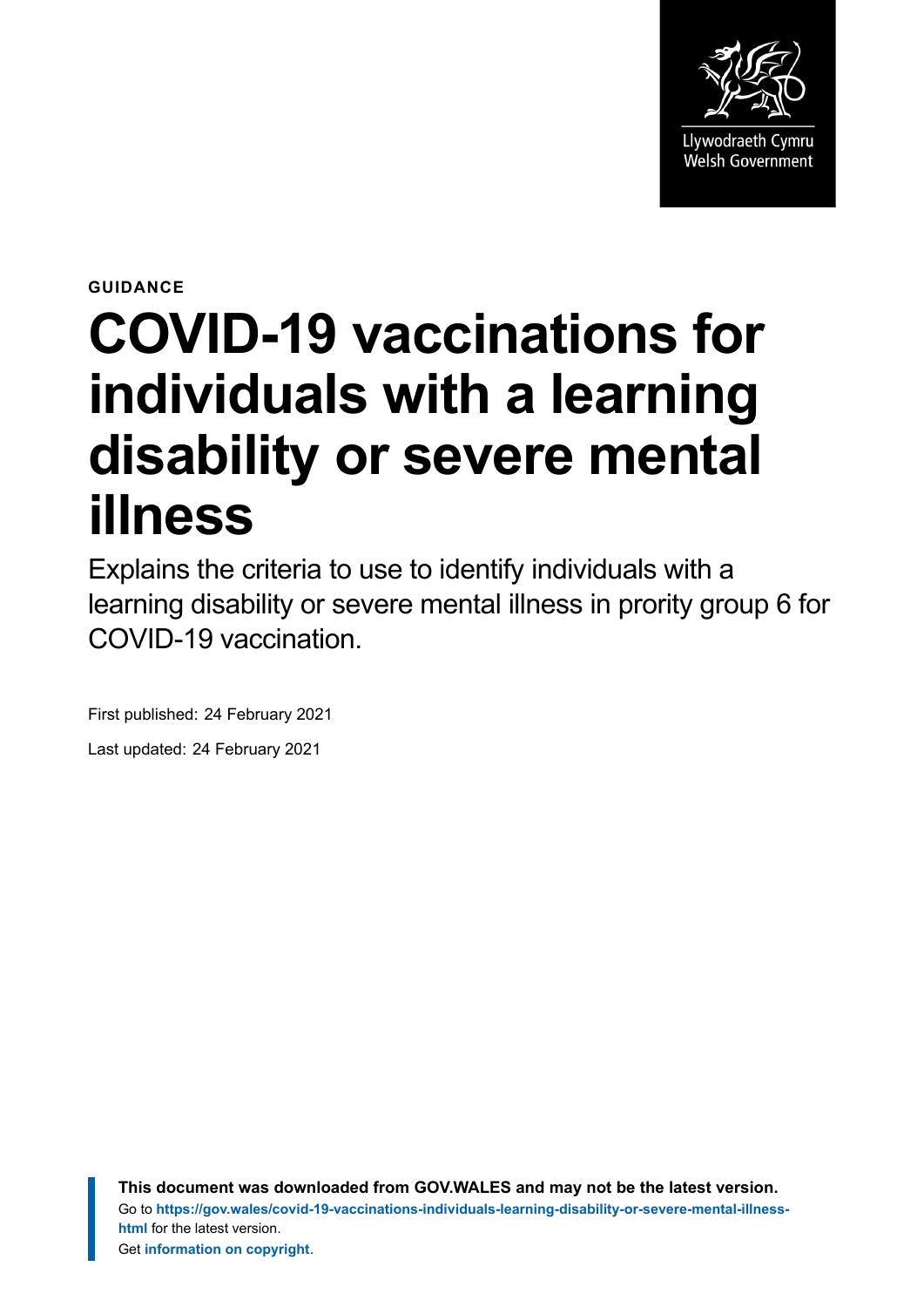# **Contents**

| <b>Introduction</b>                                                                                                                |  |
|------------------------------------------------------------------------------------------------------------------------------------|--|
| <b>Supporting identification for vaccination</b>                                                                                   |  |
| Supporting high take-up of the vaccine                                                                                             |  |
| Annex 1: The UK's independent Joint Committee on Vaccination and<br><b>Immunisation (JCVI) Prioritisation List for Vaccination</b> |  |
| <b>Annex 2: Vaccination and capacity</b>                                                                                           |  |
| <b>Useful resources</b>                                                                                                            |  |

**[Footnotes](#page-10-1)**

# <span id="page-1-0"></span>**Introduction**

- 1. The Welsh Government published its **[national strategy](https://gov.wales/covid-19-vaccination-strategy)** in January 2021 setting out how the vaccination programme in Wales will be delivered as fast and as safely as possible. The strategy explains the groups of people who are considered a priority to receive the vaccination and follows the UK's independent Joint Committee on Vaccination and Immunisation (JCVI) agreed list of conditions to be prioritised for vaccination. This approach is being taken by all four nations in the UK. The JCVI list is at **[Annex 1.](https://gov.wales/node/37259#section-63507)**
- 2. The list prioritises those individuals where the data has shown they are at increased risk of being severely ill if they contract COVID-19. The aim of prioritising people for vaccination is to reduce the number of hospitalisations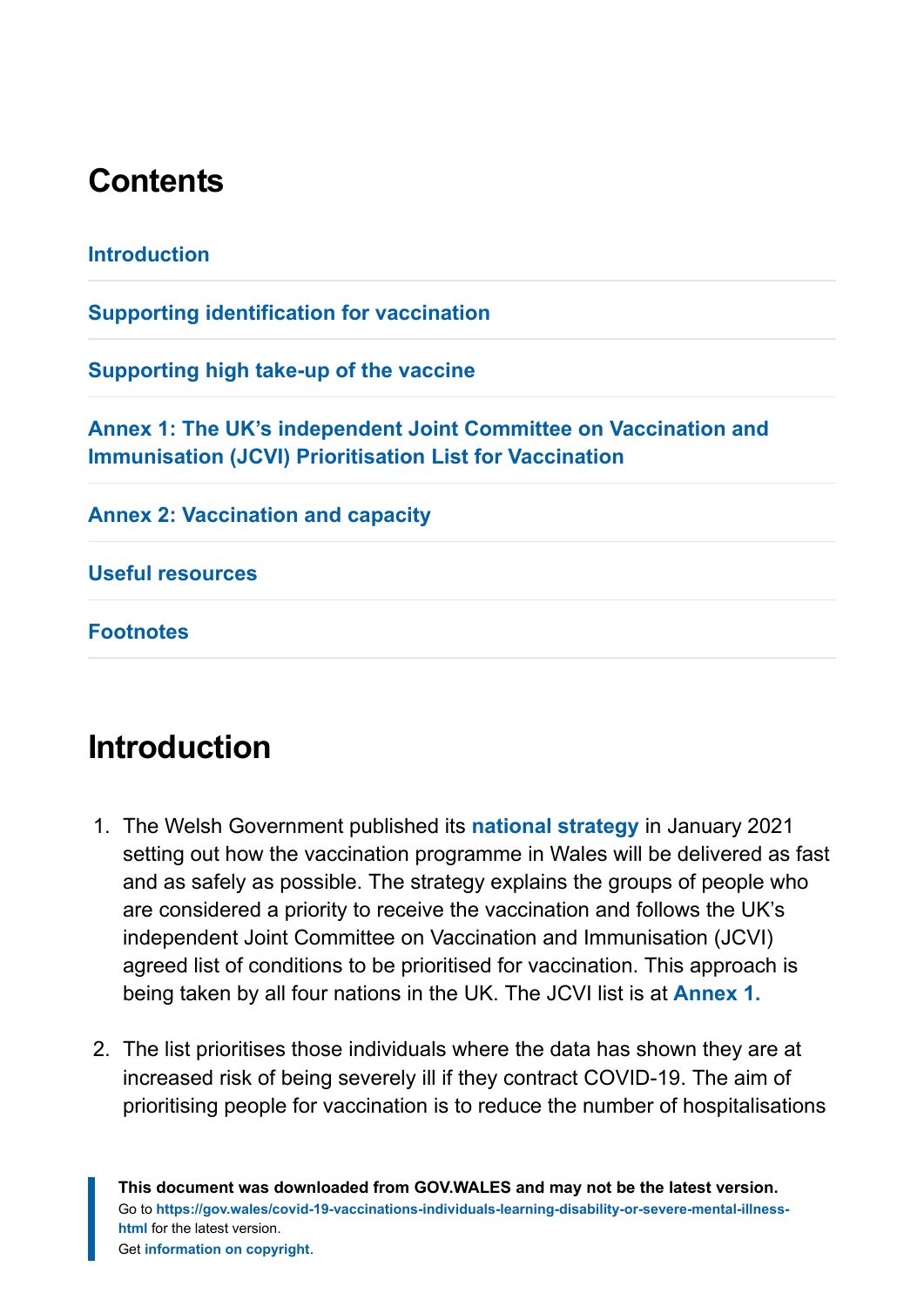and deaths.

- 3. The JCVI has set out that people with a severe/profound learning disability and individuals with schizophrenia or bipolar disorder, or any mental illness that causes severe functional impairment should be invited for vaccination in priority group 6.
- 4. Identifying individuals within these groups from health records may be challenging and could lead to some individuals not being identified for vaccination (the underserved population). These individuals will also require information to be accessible and will require reasonable adjustments to ensure high uptake of vaccination.
- 5. The principle and value of being more, rather than less, inclusive to avoid missing those vulnerable people who should be vaccinated is broadly accepted.

# <span id="page-2-0"></span>**Supporting identification for vaccination**

- 6. The Welsh Government is taking an inclusion approach to the identification of those with severe/profound learning disability and serious mental illness. We expect this to result in more individuals being prioritised under priority group 6 than might otherwise be the case based on a strict interpretation of the JCVI guidance. We are providing practitioners with discretion to ensure no vulnerable person in these groups is missed or left behind.
- 7. Health Boards are responsible for delivery of the vaccination programme working with partner organisations, including GPs, the local authority and third sector organisations.
- 8. Health Boards can utilise the local knowledge of third sector partners, local authorities, community learning disability teams, community mental health teams, and where appropriate specialist services such as substance misuse services and families or carers to identify people who are eligible to be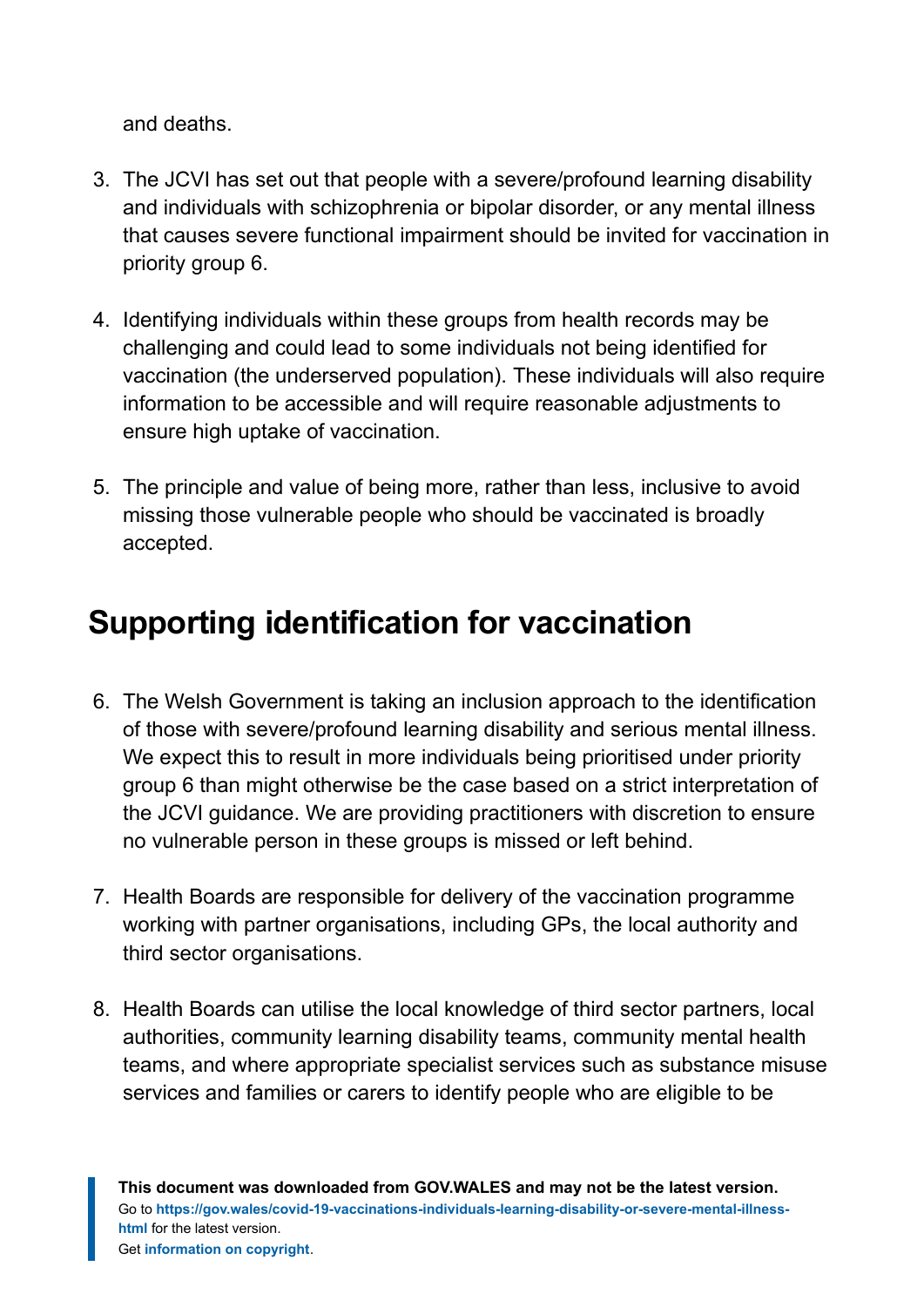added to the priority group 6 list.

- 9. The existing GP lists and identification codes for learning disability and serious mental illness will be loaded into the Welsh Immunisation System (WIS) and added to the priority group 6 list.
- 10. To ensure the most vulnerable are offered a vaccination, clinical discretion is required to add individuals to priority group 6, who may be eligible but not listed in the national system.
- 11. General Practitioners, community mental health teams and community learning disability teams have a key role in helping to identify people who are eligible for vaccination under priority group 6. An inclusive rather than exclusive approach is encouraged.
- 12. In using professional judgement and clinical discretion the following risk factors will be helpful to consider:
	- clinically vulnerable and frailty: the presence of pre-existing/co-occurring health conditions and level of complexity of those health conditions
	- ethnicity
	- socio-economic factors
	- type of accommodation: living in a communal setting, for example, in supported living or a residential rehabilitation setting
	- unable to practise consistently, protective behaviours such as social distancing, wearing a mask and hand hygiene
	- ability to adhere to treatment routine and tolerate intervention
	- known to services such as the community mental health team, or the learning disability team
- 13. This blended approach to identifying people is in line with approaches being implemented in other UK countries.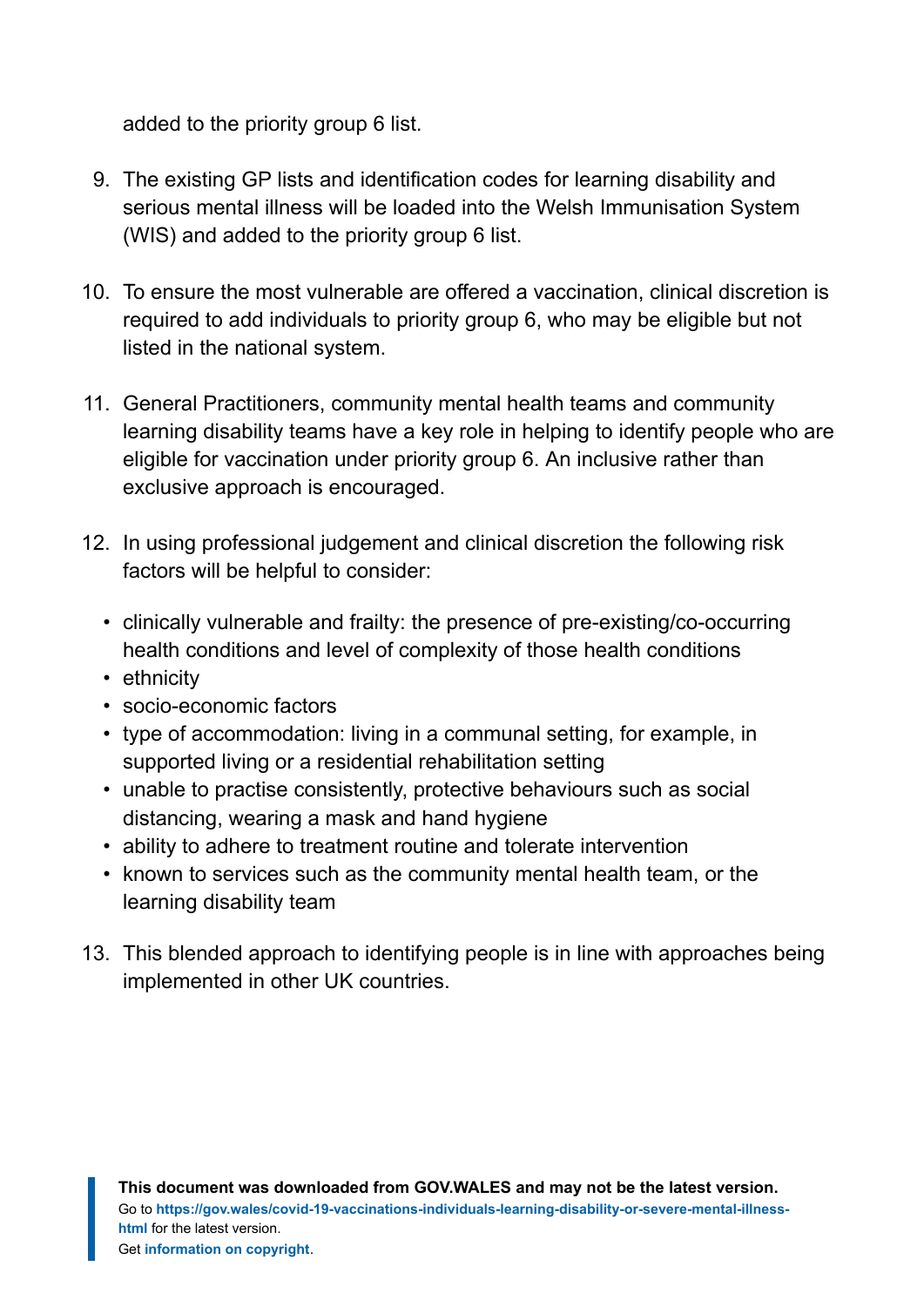# <span id="page-4-0"></span>**Supporting high take-up of the vaccine**

- 14. Individuals will generally feel less anxious having their vaccination in the familiar and smaller environment of their GP Surgery. To encourage take-up, vaccination should be delivered routinely, where possible, at GP practices rather than mass vaccination centres, unless a personal preference or medical reason requires otherwise. Consideration should also be given to use of other clinical settings, such as secondary health care clinics, in order to facilitate access to vulnerable groups and maximise up-take.
- 15. Considering an individual from this under-served group to have 'opted out' of vaccination should only be made where there is clear information the individual has chosen not to be vaccinated, and their decision is, as best as possible, recognised as an informed decision.
- 16. Reasonable adjustments will need to be identified and put in place to enable individuals to be supported and to feel confident to attend and receive their vaccination; this should include taking the individual and/or family preferences into account wherever possible.
- 17. Where a best interest's assessment is required to support capacity, existing best interest processes involving families, support staff and appointed advocates should be used wherever possible.
- 18. Practitioners working in community mental health teams, and learning disability teams are skilled and knowledgeable in supporting the requirement for reasonable adjustments and best interests' assessment. The guidance best interests at **[Annex 2](https://gov.wales/node/37259#section-63509)** may be useful.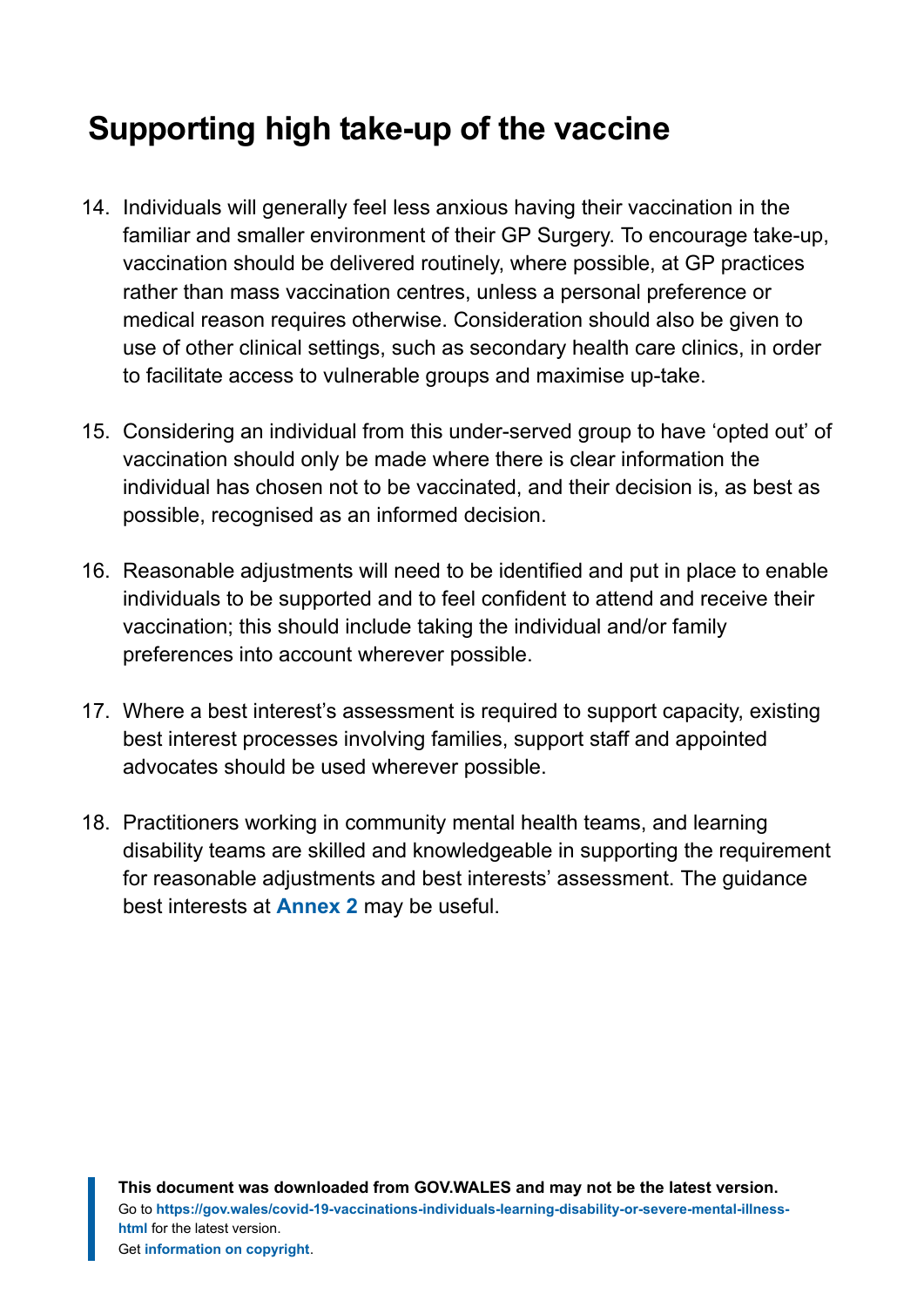# <span id="page-5-0"></span>**Annex 1: The UK's independent Joint Committee on Vaccination and Immunisation (JCVI) Prioritisation List for Vaccination**

This priority list is being followed by all four nations in the UK.

The list prioritises those individuals where the data has shown they are at increased risk of being severely ill if they contract COVID-19. The aim of prioritising people for vaccination is to reduce the number of hospitalisations and deaths.

1. People living in a care home for older adults and their staff carers.

2. All those 80 years of age and older and frontline health and social care workers.

3. All those 75 years of age and over.

4. All those 70 years of age and over and people who are extremely clinically vulnerable (also known as the "shielding" group) – people in this group will previously have received a letter from the Chief Medical Officer advising them to shield.

5. All those 65 years of age and over.

<span id="page-5-1"></span>6. All individuals aged 16 years to 64 years with underlying health conditions [**[footnote 1](https://gov.wales/node/37259#section-63515)**] , which put them at higher risk of serious disease and mortality.

7. All those 60 years of age and over.

8. All those 55 years of age and over.

9. All those 50 years of age and over.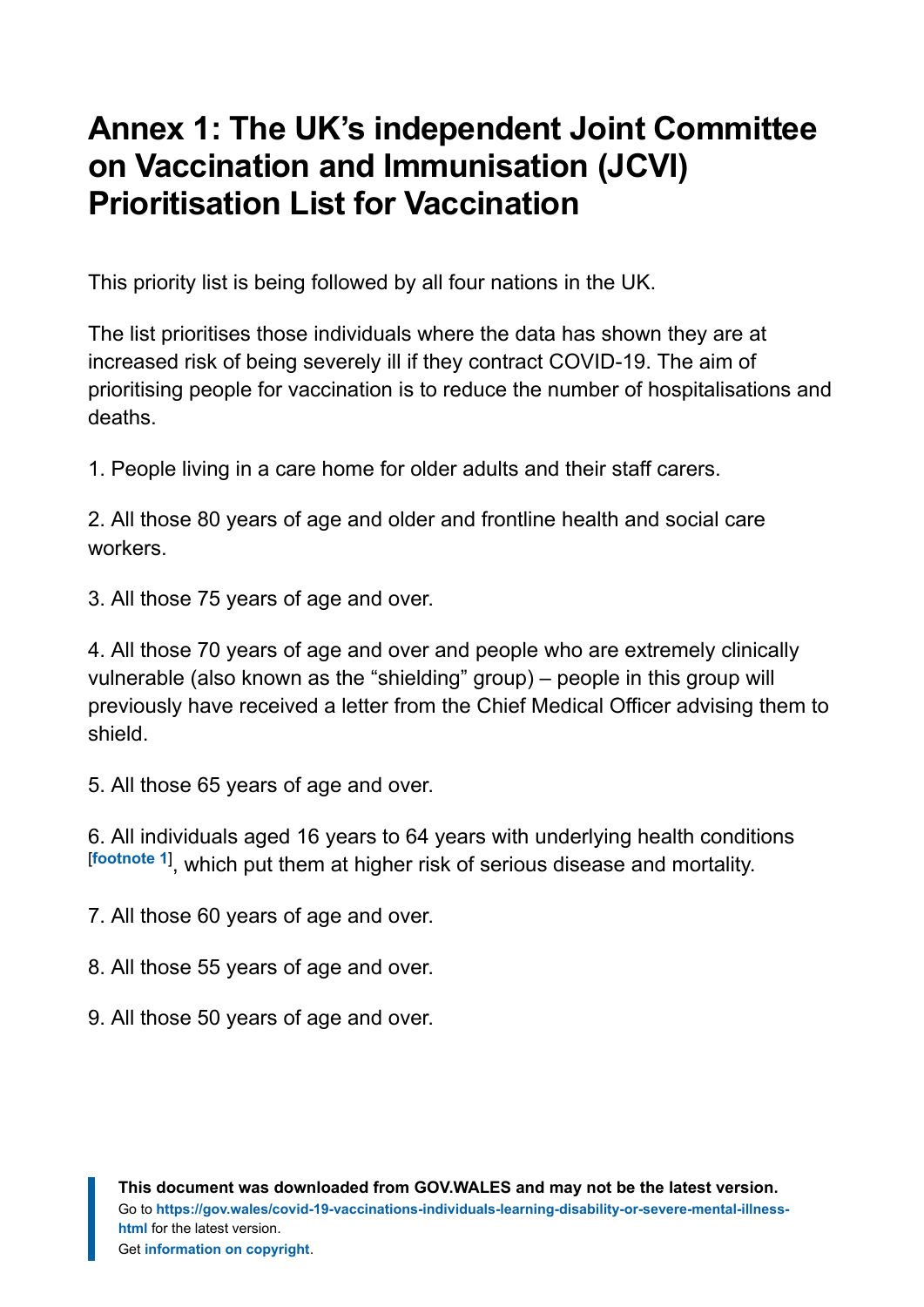# <span id="page-6-0"></span>**Annex 2: Vaccination and capacity**

#### **Principles of the Mental Capacity Act (MCA)**

The MCA provides a legal framework in England and Wales for decision-making on behalf of people aged 16 or over, who cannot make decisions for themselves. It is important to note that capacity is decision-specific: it focuses on a specific decision that needs to be made at the time it is required.

There are five key principles that form the basis of the MCA and due account should be taken of these in implementing this guidance.

- 1. People must be presumed to have capacity to make their own decisions, unless proven otherwise, on the basis of assessment.
- 2. People should be offered support to make decisions.
- 3. A person should not be regarded as incapable of making a decision simply because their decision may appear unwise to others.
- 4. If a decision is made on behalf of a person who does not have mental capacity, then it must be made in their best interest.
- 5. Before doing something to someone or making a decision on their behalf, consideration must be given as to whether the outcome could be achieved in a less restrictive way.

Where it is proposed to provide an intervention to a person who has been assessed as lacking capacity to consent, in the absence of a valid advance decision to refuse treatment, a health and welfare attorney registered with the Office of the Public Guardian, or a court appointed deputy who is authorised to make the decision, a 'best interests' decision is required. The MCA sets out a checklist of factors which must be considered when making a best interest decision, these include:

- taking account of all circumstances relevant to the decision
- determining whether the individual is likely to regain capacity
- encouraging the individual to participate in the decision making, as fully as possible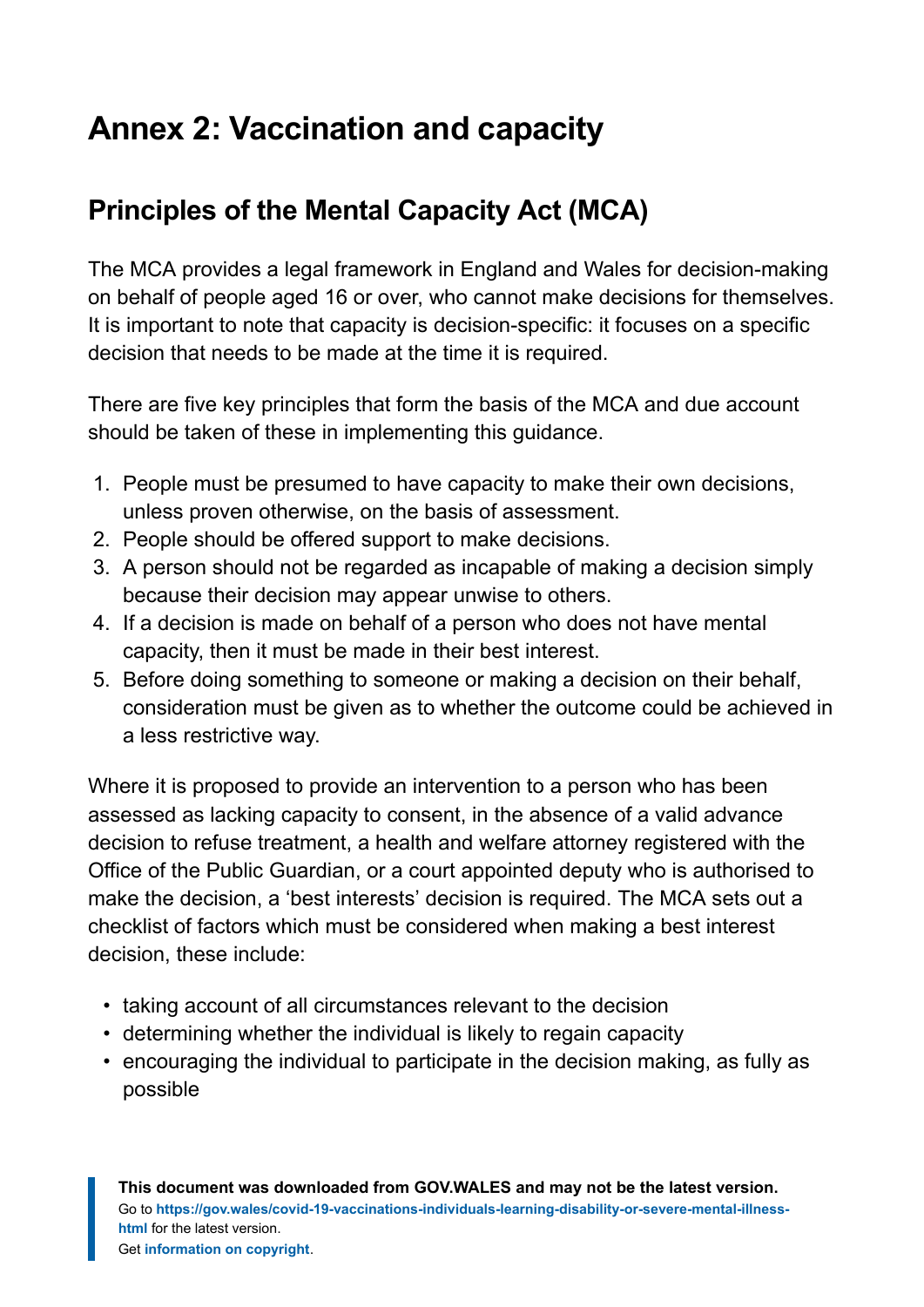- so far as possible, considering the individual's wishes and feelings
- consulting others involved in the person's life

#### **Making a best interest decision to support vaccination where people lack capacity**

Some people are fearful or anxious about having vaccines or other interventions using needles, this may be due to a range of reasons including inexperience of exposure to needles, or a poor historical experience, cognitive issues related to the ability to understand what's happening, fear of exposure to pain or sensory issues.

Mencap has produced this useful **[factsheet](https://www.mencap.org.uk/coronavirus/coronavirus-covid-19-vaccine)** on the COVID-19 vaccine.

For anyone to be able to make an informed decision on whether to have the vaccine their decision will be weighed up based on:

- the potential benefit of having the vaccine
- the potential side effect of having the vaccine
- the potential negative effect of not having the vaccine

#### **Making a best interest's decision around vaccination**

Health services are required to have due regard to their obligation to advance equality under the Equality Act 2010; this includes recognising and factoring-in the vulnerability of different groups of people with protected characteristics; and inequalities in access, experience and outcomes in health services.

Where it is decided that vaccination is in the person's best interests, plans should be developed for the administration of the vaccine in a way that minimally interferes with the individual's rights. This should include consideration of the requirement for a range of reasonable adjustments that may help ensure the safe administration of the vaccine. It is important that planning to support individuals to have the vaccine is in a person centred, least distressing and least restrictive way.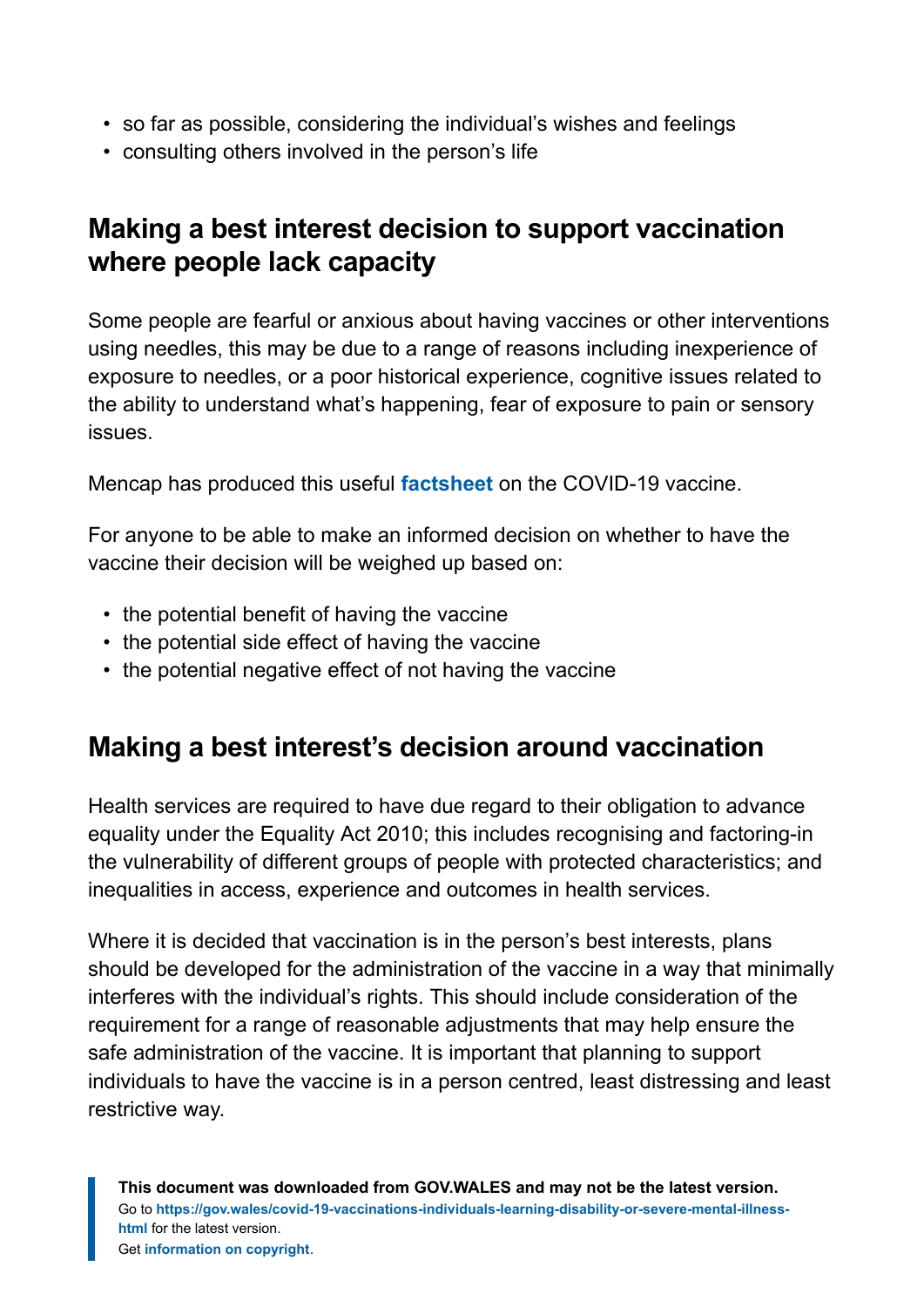Where there is no consensus as to whether the vaccination is in a person's best interests, consideration should be given to instructing an Independent Mental Capacity Advocate (IMCA) and if it would be appropriate to consider an approach to the Court of Protection.

Where the reasonable adjustments felt to be required to ensure successful vaccination, are felt to amount to restraint as defined within the MCA, section 6 of the Act will apply. The necessity of vaccination has already been agreed, however further attention may be required to agreeing the proportionality of the proposed mode of administration, including any use of restraint. Those contributing to the best interest decision should consider:

- a. the seriousness of harm associated with failure to vaccinate
- b. the seriousness of any harm associated with proposed restraints, including physical and emotional trauma (also taking account of steps that can be taken to mitigate any such harm)

#### **Reasonable adjustments**

In order to support individuals to have a positive experience of the vaccine there are approaches that can be supported using accessible information and reasonable adjustments.

**Communication:** ensure that all communication is delivered in a way that the person can understand and is supported by whatever visual information they may need to enhance their understanding. Think about the best style to take with the individual, do they respond to happy, jovial communication or a more instructional style? Would a sentence strip, social story or now/next board help the person plan for what is happening?

**Relaxation:** consider whether the person can be supported to plan for having their vaccine by introducing some relaxation techniques, music, sensory smells and sounds, some deep touch to the arm (or area on the body) where the vaccine will be delivered, massage or use of massage-type equipment.

**Practice:** in preparing can you ask the person to practice sitting still, in a specific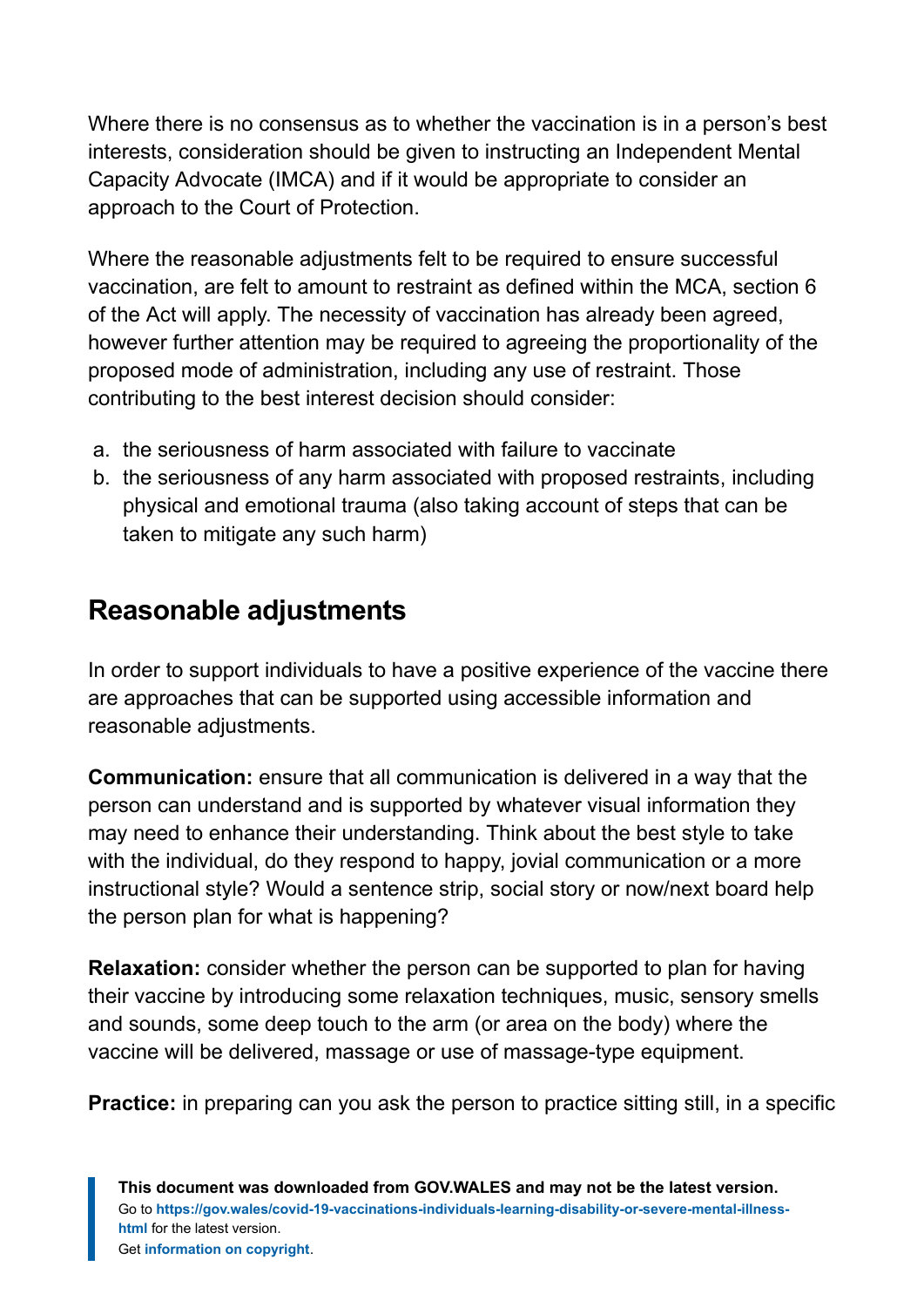agreed place. Support the person to wear clothing on the day of the vaccine that will aide access e.g. a short sleeved t-shirt, if this is not what they like or how they would usually dress then encourage them to practice rolling up their sleeve. A dark coloured top might help the individual if they are anxious around blood.

**Environment:** think about making the environment as calm, friendly and engaging as possible for the individual, minimise exposure to items which may cause distress or distraction. It may be best to use an environment the person chooses, e.g. a quiet room or the lounge. Plan with them where they want to sit and be when they have the vaccine and what they might want afterwards e.g. first vaccine, then favourite TV programme. Minimise pressure on the person and plan for attempting less restrictive approaches with contingencies in place depending on how the person responds.

**Preferred objects/activities:** some people may benefit from seeing a story about the vaccine or having an injection, others may like to see someone else having the vaccine (on a YouTube video or in a picture). Role play using soft toys or dolls may be helpful in preparing the person.

**Using pain relief/numbing cream:** could be considered based on experience of how people have responded historically and whether there has been benefit.

**Plan for distraction:** can you have items at hand that may be calming and reduce their anxiety while waiting for and having the vaccine? Music, something on an iPad, a book or magazine, a sensory item, small things they could hold in one hand, food or drink items etc.

**Deciding to try another time:** it may be appropriate in some situations if the person is upset or distressed on the day of the vaccine that an attempt could be made at another time, in another environment or with another team. It is important to remember that currently there are two doses and if the experience of the first dose is too distressing or traumatising then the person may not be easily supported to access the second dose.

**After vaccination:** we need to be mindful that there may be some impact on the person's behaviour post vaccine, they may have sore arm, headache or other effect that are difficult for them to understand and recognise these as potential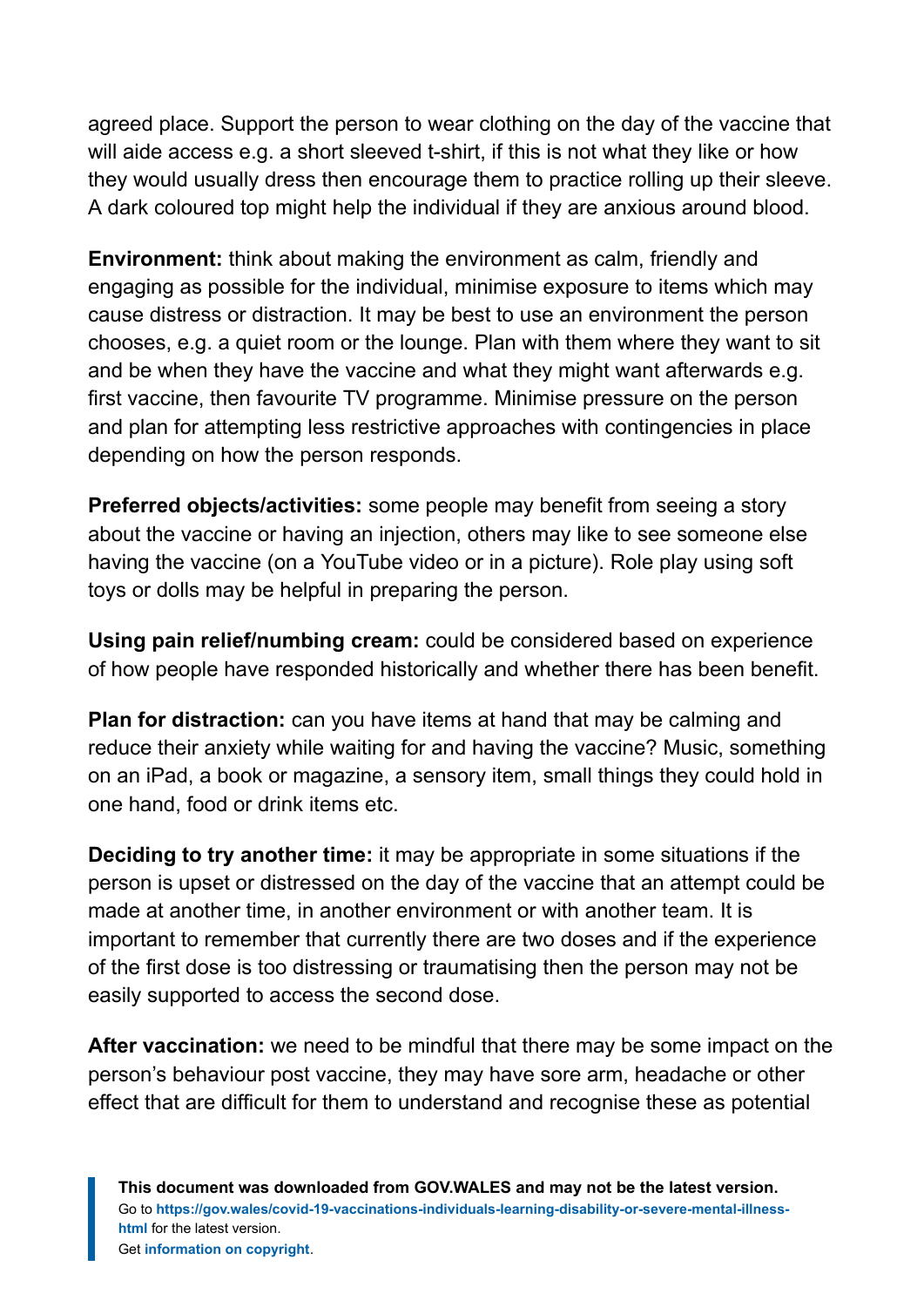side effects. Preparing a plan with the person for how they want staff to support them after having the vaccine is important for them and the team.

## <span id="page-10-0"></span>**Useful resources**

**[Deprivation of liberty safeguard resources](https://www.gov.uk/government/publications/deprivation-of-liberty-safeguards-forms-and-guidance)**

**[Lasting Power of Attorney and the COVID Vaccine](https://publicguardian.blog.gov.uk/2021/02/08/lasting-power-of-attorney-and-the-covid-vaccine/)**

**[BMA Best interests-decision making for adults that lack capacity](https://www.bma.org.uk/media/1850/bma-best-interests-toolkit-2019.pdf)**

**[BMA Best interests decision-making for adults who lack capacity toolkit](https://www.bma.org.uk/advice-and-support/ethics/adults-who-lack-capacity/best-interests-decision-making-for-adults-who-lack-capacity-toolkit)**

**[Mental Capacity Act: deprivation of liberty guidance and forms](https://gov.wales/mental-capacity-act-deprivation-liberty-guidance-and-forms)**

**[Blog written by Alex Ruck Keene from Essex Chambers](https://www.mentalcapacitylawandpolicy.org.uk/39-essex-chambers-best-interests-guide-updated-2/)**

# <span id="page-10-1"></span>**Footnotes**

[[1](#page-5-1)] Underlying health conditions:

- Chronic respiratory disease, including chronic obstructive pulmonary disease (COPD), cystic fibrosis and severe asthma
- Chronic heart disease (and vascular disease)
- Chronic kidney disease
- Chronic liver disease
- Chronic neurological disease including epilepsy
- Severe and profound learning disability
- Diabetes
- Solid organ, bone marrow and stem cell transplant recipients
- People with specific cancers
- Immunosuppression due to disease or treatment
- Asplenia and splenic dysfunction
- Morbid obesity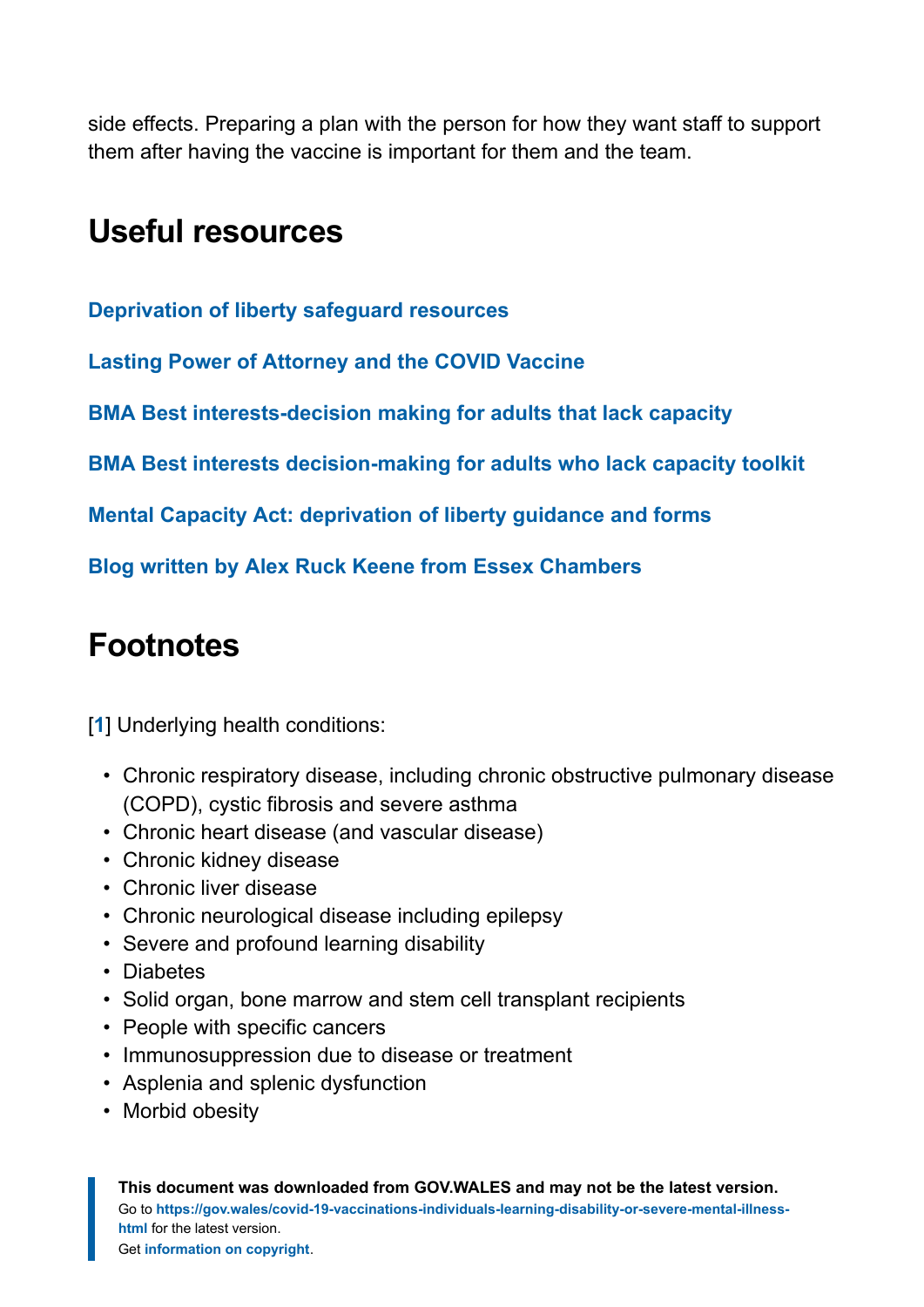• Severe mental illness